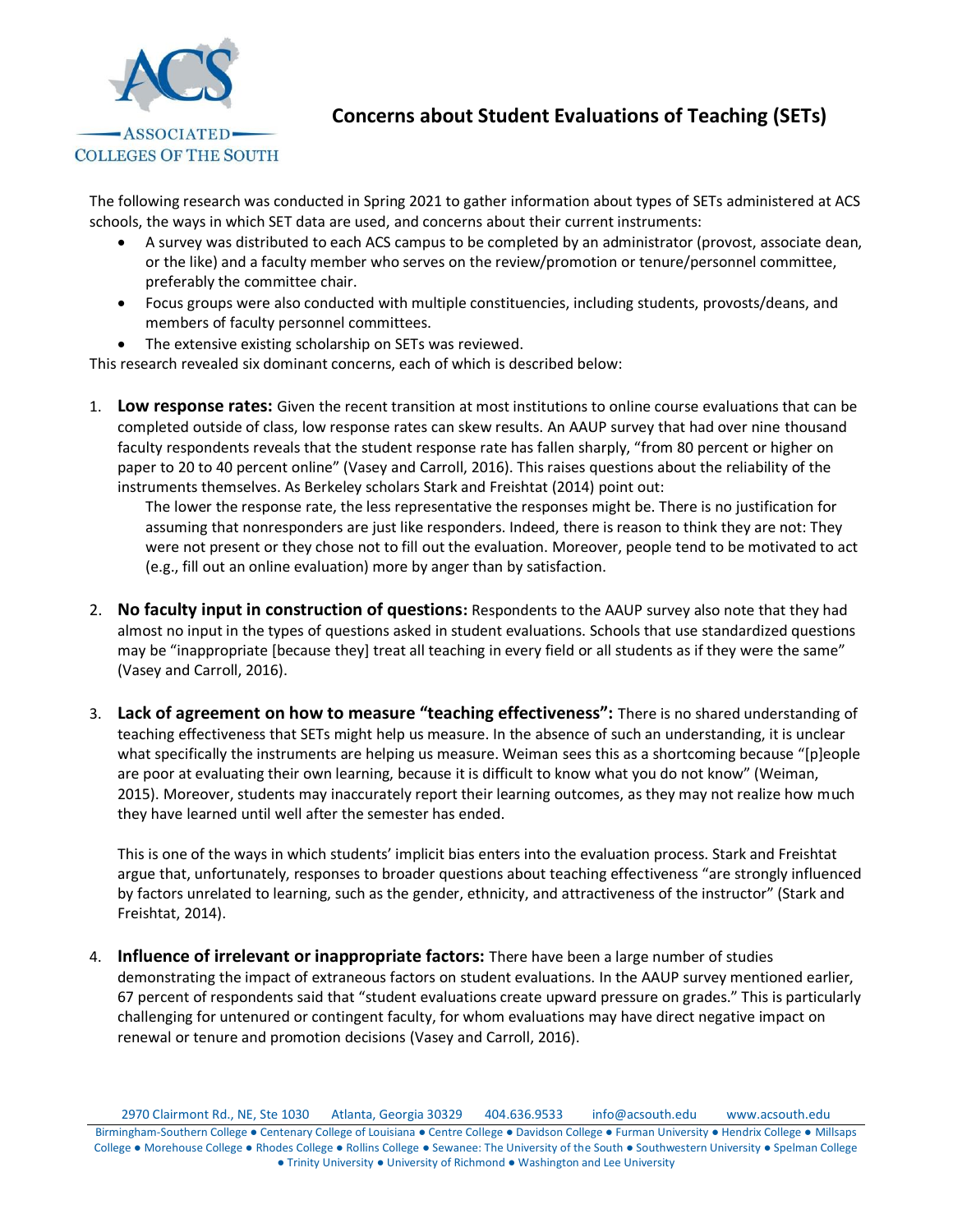A course's context (discipline, whether it's elective or required, level of difficulty, time of day) may also intensify the effects of bias in student evaluations, especially when these contextual factors intersect with a faculty member's identity. For example, a faculty member who teaches a course in which standard pedagogical practice is to "nurture" a student's expressive ability (such as a composition course) may then by confronted with an angry student who *feels* as though the nurturing (read: maternal) faculty member has no authority to judge harshly (i.e., assign a low grade) (Lauer 276).

Focus groups conducted with ACS faculty and students revealed that student evaluations tend toward emotional extremes. Students are motivated to respond affectively either because they really enjoyed a class or instructor or because they had a negative experience. Students reporting on their (emotional) experience in a course, however, may not be useful in determining an instructor's effectiveness as a teacher. In other words, student evaluations are not always constructed and administered in ways that measure teaching effectiveness.

Such emotional responses factor into quantitative data as well as qualitative comments. Narrative comments from students tend to resemble Yelp reviews at best and are often "abusive and bullying" in their tone. Some faculty members shared that "comments from students are on the extremes: those who are very happy with their experience or grade, and those who are very unhappy." More significantly, "Some women faculty members and faculty members of color report receiving negative comments on appearance and qualifications; it seems that anonymity may encourage such inappropriate and sometimes overtly discriminatory comments" (Vasey and Carroll, 2016).

Student evaluations influenced by these factors are unhelpful in terms of offering guidance for improvement. Weiman reports that students do not (or cannot) offer clear direction on ways to improve; "there is typically a distribution of strongly felt positive and negative student opinions on nearly every aspect of the teaching," making it difficult for faculty to figure out which advice to follow (Weiman, 2015).

5. **Misleading comparisons among instructors:** SETs inadvertently ask students to evaluate instructors based on previous experience. Weiman argues that students "judge the effectiveness of an instructional practice . . . by comparing it with others that they have already experienced" (Weiman, 2015). That is, students who have mostly taken large lectures may not be in a position to appropriately evaluate a discussion-based seminar. This may also discourage faculty from using innovative teaching methods.

Students are not the only ones who rely on such comparisons; SETs that offer mean or average data for faculty in the department, discipline, or institution also encourage such comparisons. Stark and Freishtat argue against using departmental averages, as it is impossible to tell whether someone's lower-than-average score is actually concerning, "because of instructor-to-instructor and semester-to-semester variability."

6. **Bias:** This research revealed that a common thread running through all of these concerns is the issue of implicit bias in SETs. High-stakes decision-making about a faculty member's tenure, promotion, merit, and awards is often made by consulting evaluations that, by design, perpetuate biased responses related to the race, gender, age, nationality, and/or sexual orientation of the faculty member being evaluated.

Studies demonstrating the existence of implicit bias in student evaluations goes back to at least the 1970s. Again and again, scholarship shows evidence of how students' perceptions and stereotypes regarding race, gender, ethnicity, sexual orientation, and national identity significantly impact how they rate professors' teaching effectiveness. Here are but a few examples:

- $\circ$  In a study with 87 students participants (41 male and 46 female), students rated a lecture they perceived to have been authored by a male professor as "significantly higher" than the same lecture perceived to be authored by a female professor (Abel and Meltzer).
- o Miller and Chamberlain (2000) show that students call women faculty "teachers" and male faculty "professors," regardless of their actual rank.
- o MacNeill, Driscoll, and Hunt (2015) report that, in an online experiment, students rated instructors perceived as female lower than those perceived as male.